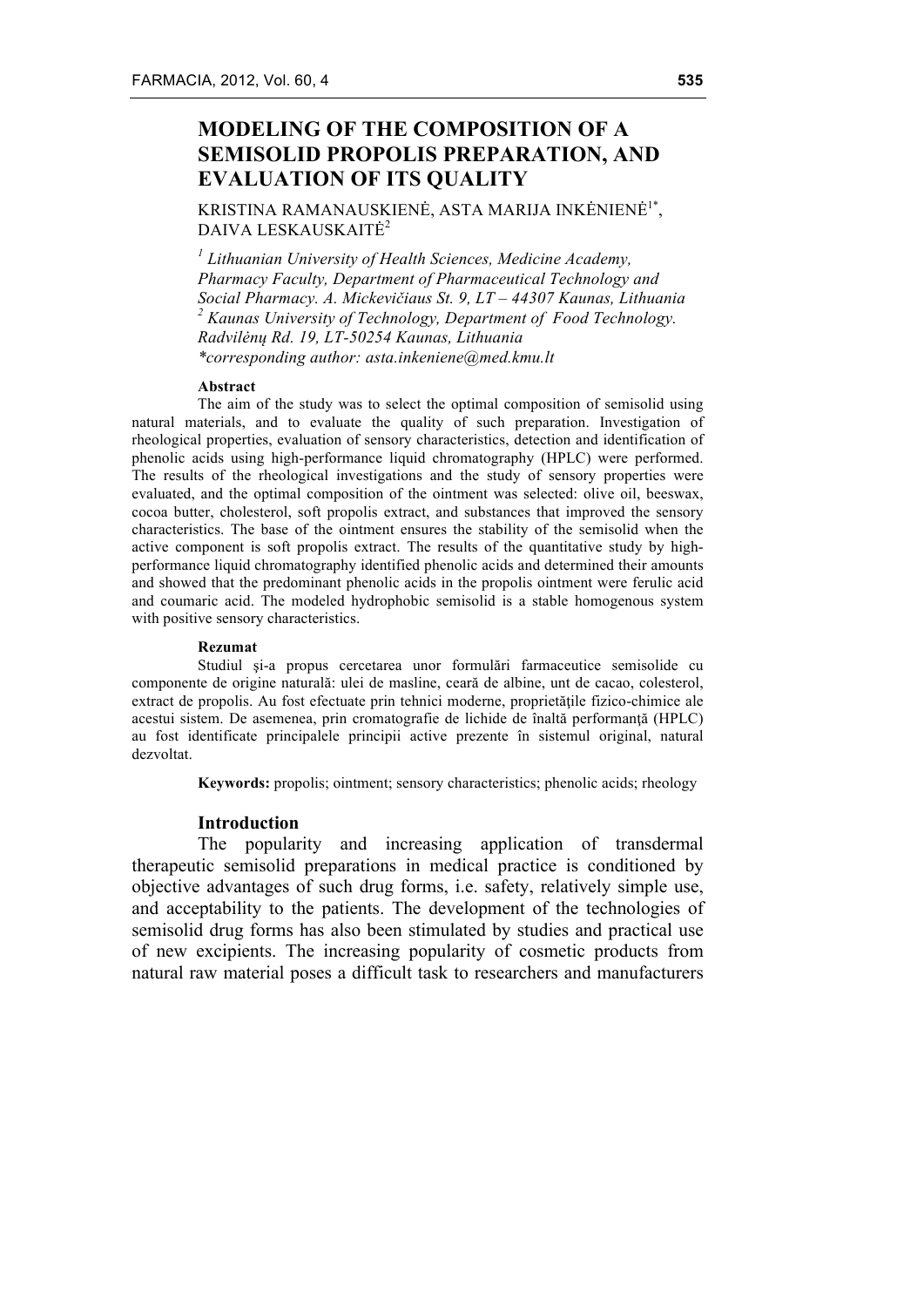– to produce stable products from natural raw materials, which would meet contemporary requirements [1,2,3]. Thus, the production of a semisolid transdermal preparation containing not only natural active ingredients, but also a natural base would be relevant. When modeling the base of the ointment, yellow beeswax and olive oil were selected as major ingredients [1,2]. The selection of the appropriate base is one of the main tasks in the production of a semisolid transdermal drug form. It is complicated to model semisolid natural preparations that would meet the quality criteria for modern cosmetic preparations, and to create a preparation whose sensory criteria would equal those of synthetic creams or ointments. Lithuanian scientists have introduced some novelties in the field of pharmaceutical and cosmetic preparation technologies [4]. Rheological studies may indicate the shelf-life of the product, and spreadability determines the local or systemic effect of semisolid preparations, because better spreadability ensures wider field of contact, thus affecting penetration and absorption [5,6]. Suitable selection of the ingredients of the base ensures easy flow of the preparation from the containers, its stability during storage, and good distribution on the skin [7]. Spreadability depends on the proportions of the ingredients in the ointment, as well as on their physical-chemical and organoleptic characteristics [8]. Rheological studies may help predict the state of the ointment throughout the storage period. Improper selection of the ingredients results in the sedimentation of the solid particles, poor skin coverage, and escape of the ointment from the tube due to gravity [7]. For this reason it is relevant to investigate the effect of the ingredients (in varying amounts) on base stability, sensory characteristics, rheologic properties, and homogeneity. It is also expedient to include propolis into the composition of a semisolid preparation – ointment. Propolis is a crude medicinal substance that enriches the preparation with antimicrobial [9,10,11,12]*,* anti-inflammatory, antifungal [13], and antioxidant properties [14].

The aim of this study was to select optimal composition of the semisolid preparation using exclusively natural substances, and to evaluate the quality of the preparation with respect to the expectations of a modern consumer.

## **Materials and Methods**

*Materials:* soft propolis extract (close corporation Valentis, Lithuania), yellow beeswax (close corporation "Bitutė", Lithuania), carnauba wax (Carl Roth GmbH, Germany), olive oil (Carl Roth GmbH,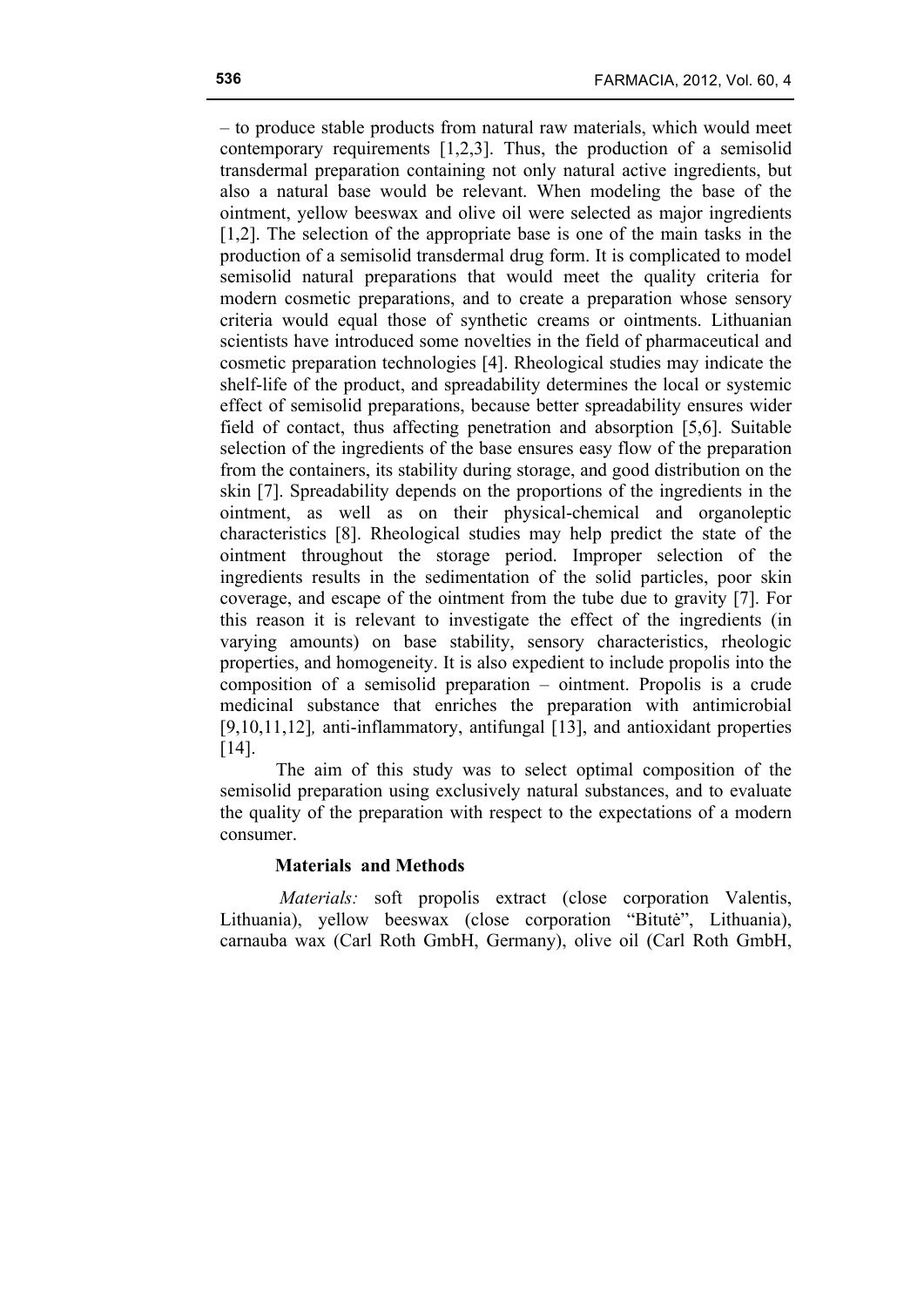Germany), cocoa butter (Henry Lamotte GmbH, Germany), cholesterol (Sigma Aldrich Chemie GmbH).

*Investigation of rheological properties, and determination of the viscosity index and the flow consistency coefficient*

The viscosity of semisolid preparations (Pa·s) was determined using the SV-10 viscosimeter (A&D Company, Limited, Japan). The studied substance was placed into a special container for measurement. Subsequently the container was fixed on the working surface of the device, and sensors were submerged into the studied substance. The flow curves of the bases of semisolid preparations were obtained using the Carri-med CSL100 rheometer (TA Instruments, Germany), by applying the cone-andplate geometry (cone diameter  $-40$  mm, angle  $-2^{\circ}$ , and sample thickness  $-$ 150 µm), at the temperature of 20°C. The shear rate was increased during 2 minutes from 0 to 500 s<sup>-1</sup>, the sample was then left at rest for 10 minutes, and then the shear rate was reduced during 2 minutes from 500 s<sup>-1</sup> to 0 s<sup>-1</sup>. The flow curves were then compared to Oswald de Waele model equation:  $\tau = k\gamma$ , where  $\tau$  – shear stress, Pa;  $\gamma$  – shear rate, s<sup>-1</sup>; K – flow consistency coefficient, which is an indicator of viscosity; and  $n - flow$  behavior index, which is the indicator of deviation from characteristics typical of Newtonian fluids.

# *Evaluation of sensory characteristics*

A trained groups of evaluators analyzed pre-selected products (samples) and selected the concepts (compiled the vocabulary) for describing the sensory characteristics of the samples. Subsequently, the scales for the evaluation of the intensity of these characteristics were selected and discussed, and the intensity of each characteristic of all products was then marked on separate scales. Using these data, mathematical statistics techniques were applied compile a profile of sensory characteristics for each product, indicating the intensity of each characteristic. This profile could then be used to compare products according to their separate properties and their intensity, to determine the relationship between the sensory quality of products and their individual characteristics. A group of seven evaluators participated in the study. The evaluators were selected and trained according to the LST ISO 8586-1 standard. The evaluation was of a closed type, conducted according to the requirements of the LST ISO 8589 standard in booths constructed in the Sensory Analysis Laboratory of the Food Institute of Kaunas University of Technology.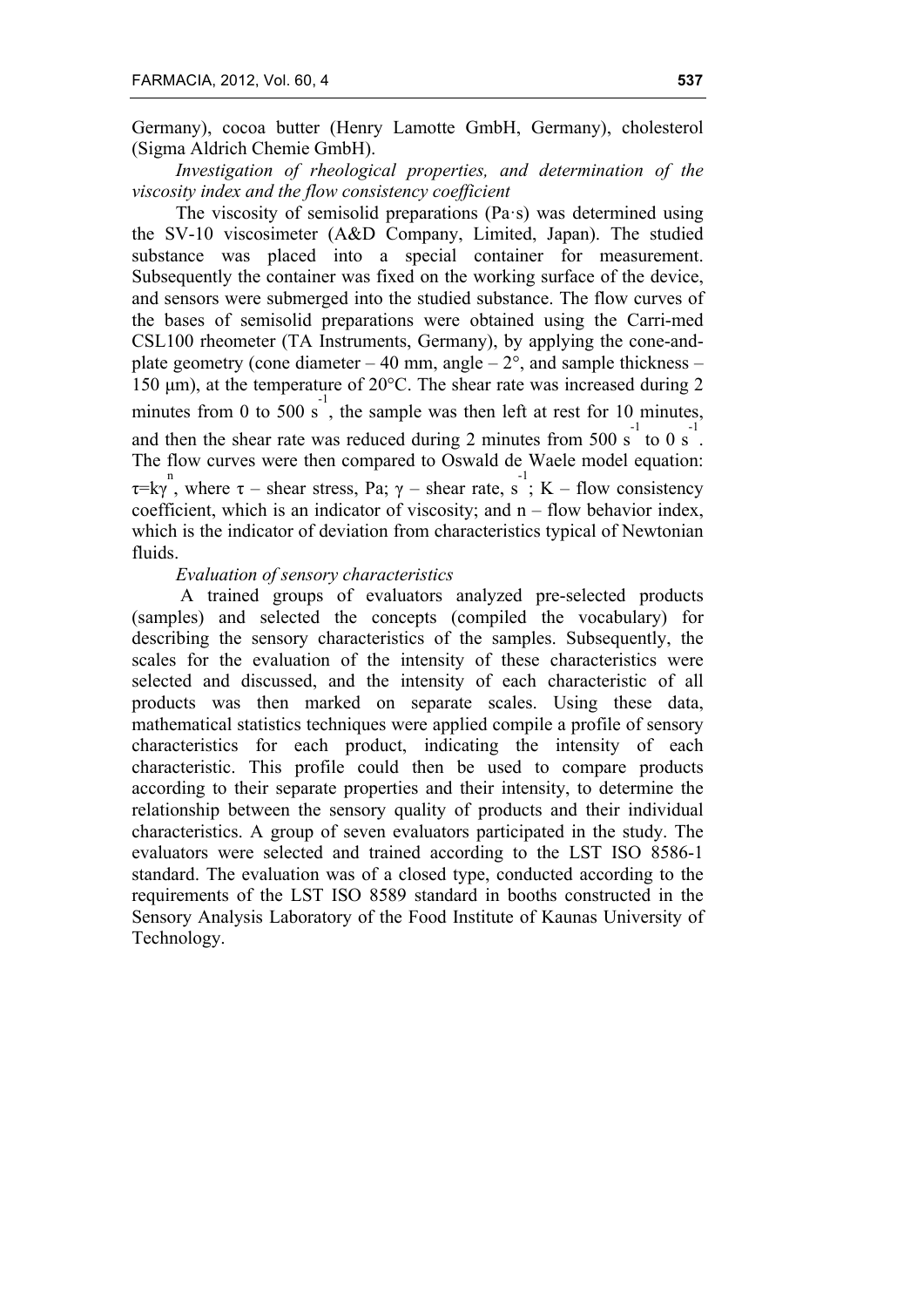*Detection and identification of phenolic acids using high-performance liquid chromatography*

Preparation of the solution. 0.5 g of propolis ointment was mixed with 50 ml of 96% ethanol. The solution was dispersed in an ultrasound bath (Sanorex Digitec, Germany) for 10 minutes, and then placed into a freezer (Samsung, Korea) where it was stored for 21 hours at the temperature of - 12<sup>o</sup>C. A separated ethanolic phase was used for the study.

The substance – methanol – for high-performance liquid chromatography (HPLC) was obtained from Carl Roth GmbH (Karlsruhe, Germany). Purified water for sample preparation was filtered through the 0.22 µm Millipore HPLC grade filter (Bedford, USA). Standard phenolic acids were obtained from ChromaDex (Santa Ana, USA). The examination was performed using Waters 2690 chromatography system model (Waters, Milford, USA) with UV/PDA detection with Waters 2487 UV/Vis and Waters 996 PDA detectors. Isolation was performed using Hichrom column Hypersil H5ODS-150A 150×4.6 mm (Hichrom Ltd., Berkshire, UK) and H5ODS-10C guard-precolumn. Eluent A was methanol, and eluent B - 0.5% volume acetic acid in water. Elution profiles: 0 min –10% of eluent A in eluent B, 28 min - 60% of eluent A in eluent B, and 30 min - 10% of eluent A in eluent B. The change was linear. Flow velocity was 1 ml/min, column temperature was equal to ambient temperature, and the injection volume was 10µl. UV analysis was performed at 290 nm wavelength. The eluted components were identified on the basis of the retention time and comparing to the retention times of standard samples. The identity of the components was also confirmed with a PDA detector, comparing with the standard UV spectrum at 190-400 nm wavelength.

## **Results and Discussion**

In the modeling of the base of the ointment, beeswax and olive oil were selected as the main components. Chemical compounds in beeswax have emulsifying properties and thus complement the substance with plasticity and compatibility with other natural ingredients [2, 3]. In the production of cosmetic preparations – such as creams, ointments, or lip balm – beeswax is used as a consistence-providing and moisture-preserving ingredient [2, 3, 15]. According to literature, beeswax in semisolid preparations makes 5% to 30% of the base mass [2, 15, 16]. In forming the semisolid matrix of the preparation, olive oil was selected as a hydrophobic fluid to be dispersed in beeswax. Olive oil was selected due to its characteristics – it well mixes with solid substances, animal fat, wax, or paraffins [15]. To select the optimal base of the ointment, beeswax and olive oil ratios were changed in base samples, and evaluated their viscosity (Table I).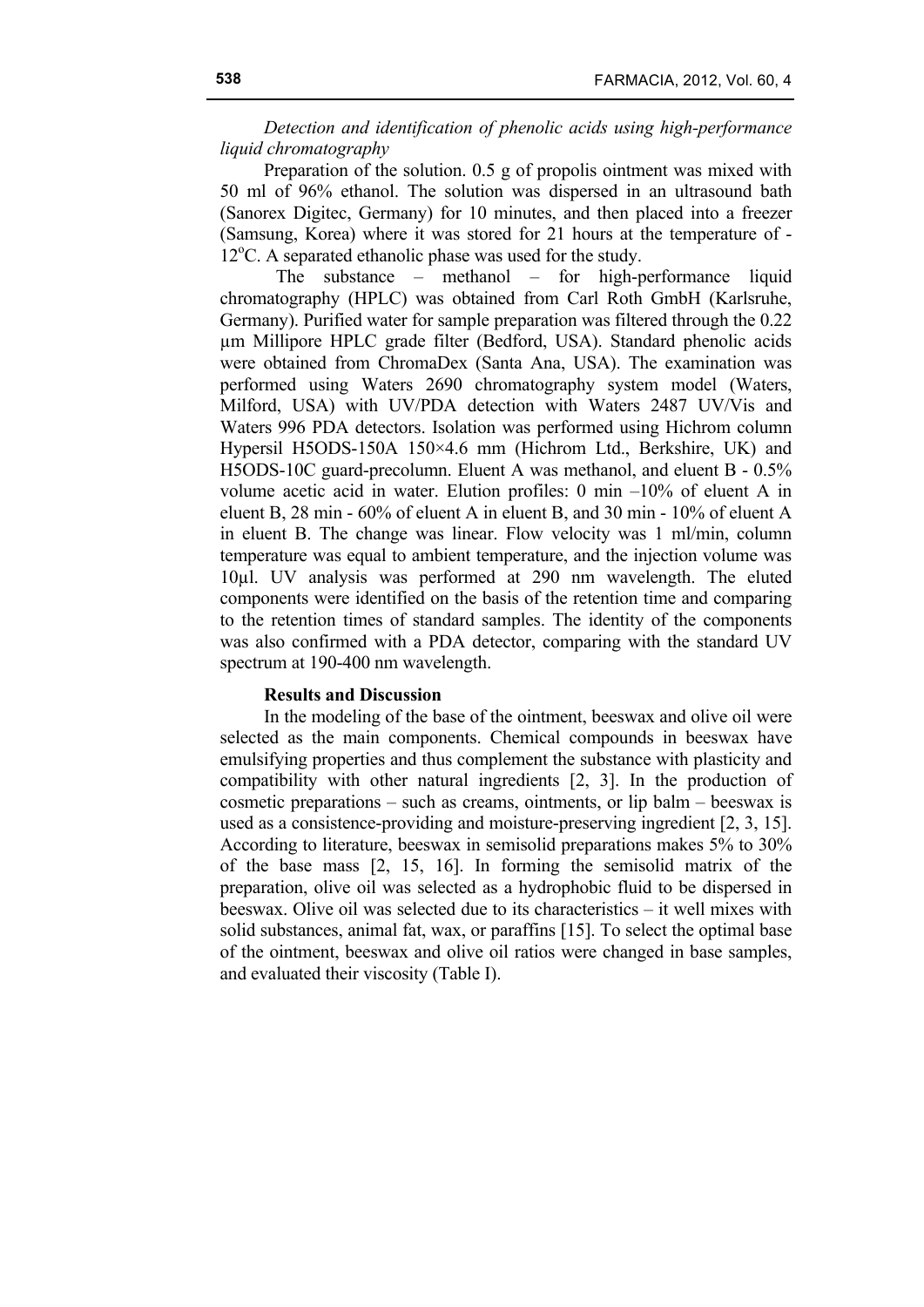## **Table I**

| The effect of temperature on the values of the flow consistency coefficient $(K)$ |                                                                    |  |
|-----------------------------------------------------------------------------------|--------------------------------------------------------------------|--|
|                                                                                   | $(Pa \cdot s^n)$ and the flow behavior index (n) in ointment bases |  |

| Wax/olive oil<br><b>Groups</b> |   | $40^{\circ}$ C |         | $50^{\circ}$ C |        | $60^{\circ}$ C |        |
|--------------------------------|---|----------------|---------|----------------|--------|----------------|--------|
| ratio                          |   | K              | n       | K              | n      | K              | n      |
| 1/1                            |   | 311.18         | 0.02117 | 65.085         | 0.0791 | 4.6416         | 0.0591 |
| 1/2                            | Н | 21.606         | 0.0885  | 18.542         | 0.017  | 0.0846         | 0.5548 |
| 1/3                            |   | 6.6804         | 0.0636  | 3.8741         | 0.1231 | 0.1197         | 0.505  |
| 1/5                            |   | 2.6959         | 0.1952  | 1.9961         | 0.1196 | 0.0412         | 0.5804 |
| 1/8                            | Ш | 0.5777         | 0.4226  | 0.4476         | 0.2098 | 0.0332         | 0.5866 |
| 1/10                           |   | 0.2197         | 0.525   | 0.1597         | 0.4718 | 0.0285         | 0.6078 |

The flow consistency coefficient was measured by evaluating the effect of the technological parameter (temperature) on the viscosity of the ointment. The selected temperature range was from 40°C to 60°C, and was based on the peculiarities of the production of hydrophobic ointments and the beeswax melting temperature [15,16]. According to the values of consistency coefficient the results were grouped into three groups. As seen from the data presented in Table I, independently of the temperature, the highest K value was observed when beeswax content was 50%. K value in the second group of mixtures ranged between 21 and 0.08. Meanwhile, in the third groups of samples, the flow consistency constants were lower – from 2 to 0.02. Increasing the olive oil concentration in the samples resulted in alterations in the flow behavior index (Table I). The results of the study showed that lower temperature increases the viscosity of the ointment bases. Thus, generalized results of the study suggest the importance of appropriate selection of technological parameters, such as the melting temperature of the base, stirring velocity, the cool-down temperature of the ointment base, duration, and the speed of stirring during the cool-down period. The results of the study showed that in order to produce homogenous hydrophobic ointment base, the cooling phase of the ointment base should be gradual, with insignificant reduction of temperature. For further investigation the ointment base containing less than 10% of beeswax was selected. To increase the plasticity of the ointment base, spermaceti was added into its composition [15].

To select optimal composition of the propolis ointment, ointment samples were produced containing substances enhancing their sensory characteristics where a soft extract of propolis was used as active substance (Table II).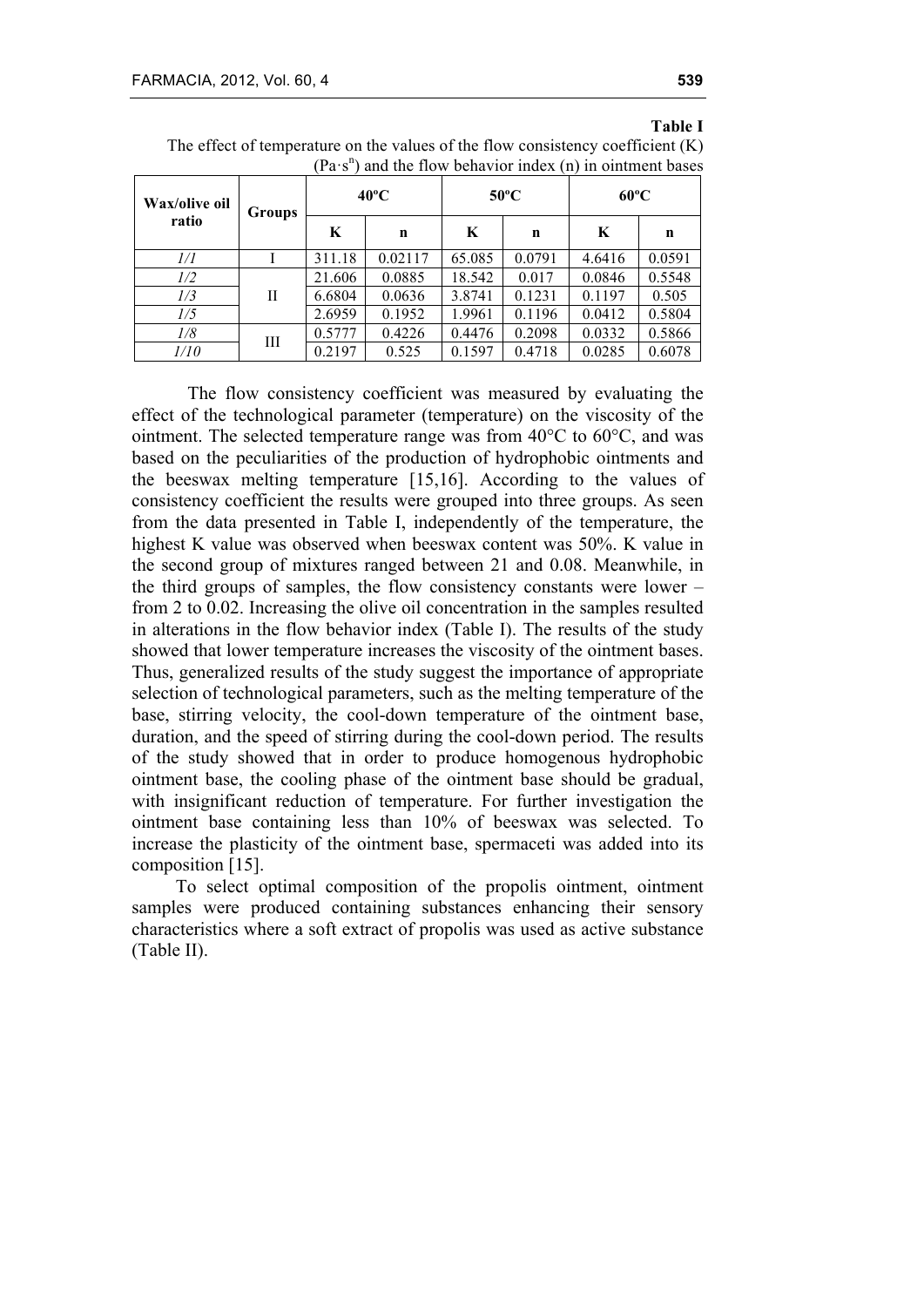|                                       | Delettion of the composition of the omitment |              |                          |              |              |                          |                          |
|---------------------------------------|----------------------------------------------|--------------|--------------------------|--------------|--------------|--------------------------|--------------------------|
| Components $(\% )$<br>of the ointment | No.1                                         | No. 2        | No.3                     | No. 4        | No. 5        | No. $6$                  | No. 7                    |
| Yellow beeswax                        | 10.0                                         | 10.0         | 10.0                     |              |              | 10.0                     | 10.0                     |
| Carnauba wax                          | $\overline{\phantom{a}}$                     |              | $\overline{\phantom{a}}$ | 10.0         | 10.0         | $\overline{\phantom{a}}$ |                          |
| Honey                                 | 1.0                                          |              | -                        |              |              |                          | $\overline{\phantom{a}}$ |
| Propolis (soft<br>extract             | 0.5                                          | 0.5          | 0.5                      | 0.5          | 0.5          | 0.5                      | 0.5                      |
| Spermaceti                            | 2.5                                          | 2.5          | 2.5                      | 2.5          | 2.5          | 2.5                      | 2.5                      |
| Cholesterol                           | $\overline{\phantom{a}}$                     |              | $\overline{\phantom{0}}$ |              | 0.3          | 0.3                      | 0.3                      |
| Cocoa butter                          | 10.0                                         | 10.0         | 10.0                     | 10.0         | 10.0         | 10.0                     | 10.0                     |
| Lemon-balm<br>essential oil           | 0.06                                         | 0.03         |                          | 0.03         | 0.06         | 0.06                     | 0.06                     |
| Buckthorn oil                         | $\overline{\phantom{a}}$                     |              | $\overline{\phantom{0}}$ |              |              |                          | 0.1                      |
| Olive oil                             | up to<br>100                                 | up to<br>100 | up to<br>100             | up to<br>100 | up to<br>100 | up to<br>100             | up to<br>100             |

**Table II** Selection of the composition of the ointment

To improve the sensory characteristics of the ointment base, the following substances were included into its composition: buckthorn oil for color, and lemon-balm essential oil for scent. In addition to that, experimental studies have proven that buckthorn oil has antioxidant characteristics, protecting the organism against negative effect of free radicals. Lemon-balm essential oil is used in the treatment of allergy, hay fever, asthma, eczema, and herpes; in cosmetics, it is used for care of lips and greasy porous skin and greasy hair [17,18]. Honey as an antibiotic substance can be applied when treating suppurating wounds and skin burns [19]*.* Thus, all these substances may not only improve the sensory characteristics of propolis ointment, but also strengthen its therapeutic properties.



**Figure 1** Results of the investigation of sensory characteristics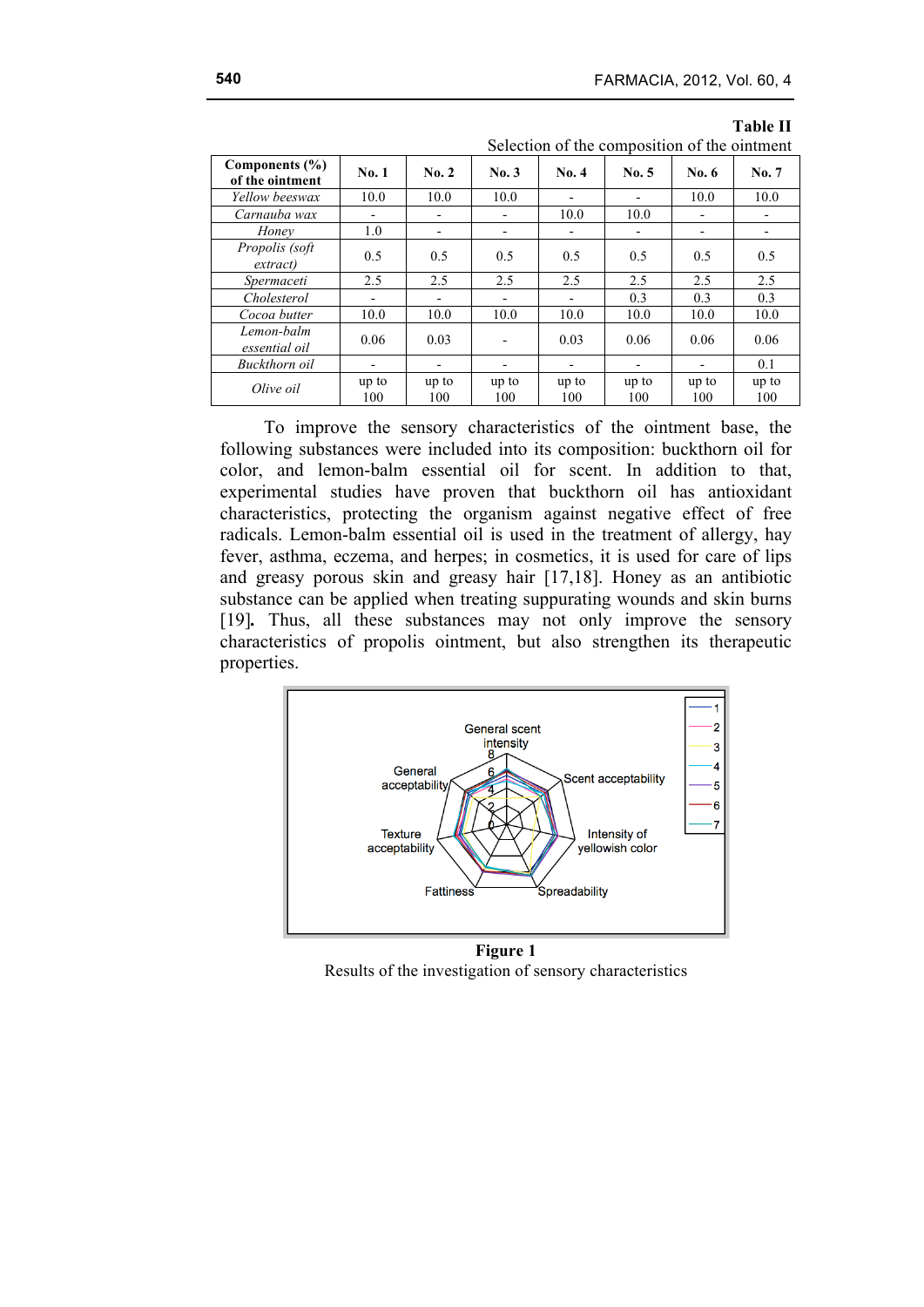As seen from the presented data (Figure 1), the scent intensity of sample No. 3 was the weakest, and its color – the palest. Its spreadability – indicating how easily and equally the ointment can be distributed on the surface of the skin – was also lower, although this difference was not significant. However, this could affect the evaluation of the texture and general acceptability of the samples – which was significantly poorer, compared to the evaluation of samples No. 4 and No. 6. These two samples were evaluated as most acceptable. Sample No. 6 differed from sample No. 7 only in its general intensity of scent and yellowish color. No statistically significant difference was found between samples No. 2 and No. 4 concerning either of the studied characteristics. Samples No. 5, 6, and 7 also received equal evaluations.

Stability tests showed that structural changes in ointment of the selected composition No.5 were shrinkage of the ointment matrix with resulting expulsion of the constituents (drops visible on the ointment surface). In addition to that, crystal changes were detected – wax crystals increased in size, resulting in granules that were felt when applying the ointment on the skin and subsequently melted on skin surface. Such changes in the crystal form may affect the therapeutic effect of the ointment. Experimentally compositions of ointments containing cocoa butter as the spreadability-enhancing substance [6] were selected. On the basis of the results of previous examinations of the sensory characteristics, buckthorn oil was added to achieve acceptable color of the preparation.

Using high-performance liquid chromatography, phenolic acid content (Table III) in propolis ointment of the selected compositions No. 5, 6 and 7 was identified and quantified.

#### **Table III**

|                                        | $P_{\text{S}}$ $P_{\text{S}}$ $P_{\text{S}}$ $P_{\text{S}}$ $P_{\text{S}}$ $P_{\text{S}}$ $P_{\text{S}}$ $P_{\text{S}}$ $P_{\text{S}}$ $P_{\text{S}}$ $P_{\text{S}}$ $P_{\text{S}}$ $P_{\text{S}}$ $P_{\text{S}}$ $P_{\text{S}}$ $P_{\text{S}}$ $P_{\text{S}}$ $P_{\text{S}}$ $P_{\text{S}}$ $P_{\text{S}}$ $P_{\text{S}}$ $P_{\text{S}}$ |                       |                       |  |  |  |
|----------------------------------------|-------------------------------------------------------------------------------------------------------------------------------------------------------------------------------------------------------------------------------------------------------------------------------------------------------------------------------------------|-----------------------|-----------------------|--|--|--|
| <b>Active substances</b><br>$\mu$ g/ml | <b>Ointment No. 5</b>                                                                                                                                                                                                                                                                                                                     | <b>Ointment No. 6</b> | <b>Ointment No. 7</b> |  |  |  |
| Chlorogenic acid                       | $17.760 \pm 0.04$                                                                                                                                                                                                                                                                                                                         | $10.581 \pm 0.17$     | $13.462 \pm 0.01$     |  |  |  |
| Vanillic acid                          | $1.655 \pm 0.12$                                                                                                                                                                                                                                                                                                                          | $1.188 \pm 0.01$      | $1.180 \pm 0.05$      |  |  |  |
| Caffeic acid                           | $3.797 \pm 0.08$                                                                                                                                                                                                                                                                                                                          | $2.382 \pm 0.01$      | $2.711 \pm 0.11$      |  |  |  |
| Vanillin                               | 29.152±0.04                                                                                                                                                                                                                                                                                                                               | $23.181 \pm 0.02$     | $24.722 \pm 0.05$     |  |  |  |
| Coumaric acid                          | $51.243 \pm 0.11$                                                                                                                                                                                                                                                                                                                         | $42.426 \pm 0.04$     | $44.881 \pm 0.05$     |  |  |  |
| Ferulic acid                           | 35.463±0.07                                                                                                                                                                                                                                                                                                                               | $33.480 \pm 0.30$     | 35.045±0.04           |  |  |  |
| Rosemary acid                          | $0.816 \pm 0.01$                                                                                                                                                                                                                                                                                                                          | $0.511 \pm 0.01$      | $0.687 \pm 0.21$      |  |  |  |
| Cinnamon acid                          | $3.817 \pm 0.23$                                                                                                                                                                                                                                                                                                                          | $2.316\pm0.71$        | $2.523 \pm 0.01$      |  |  |  |

## Results of the investigation of active substance content using highperformance liquid chromatography (mean  $\pm$  SD, n=3)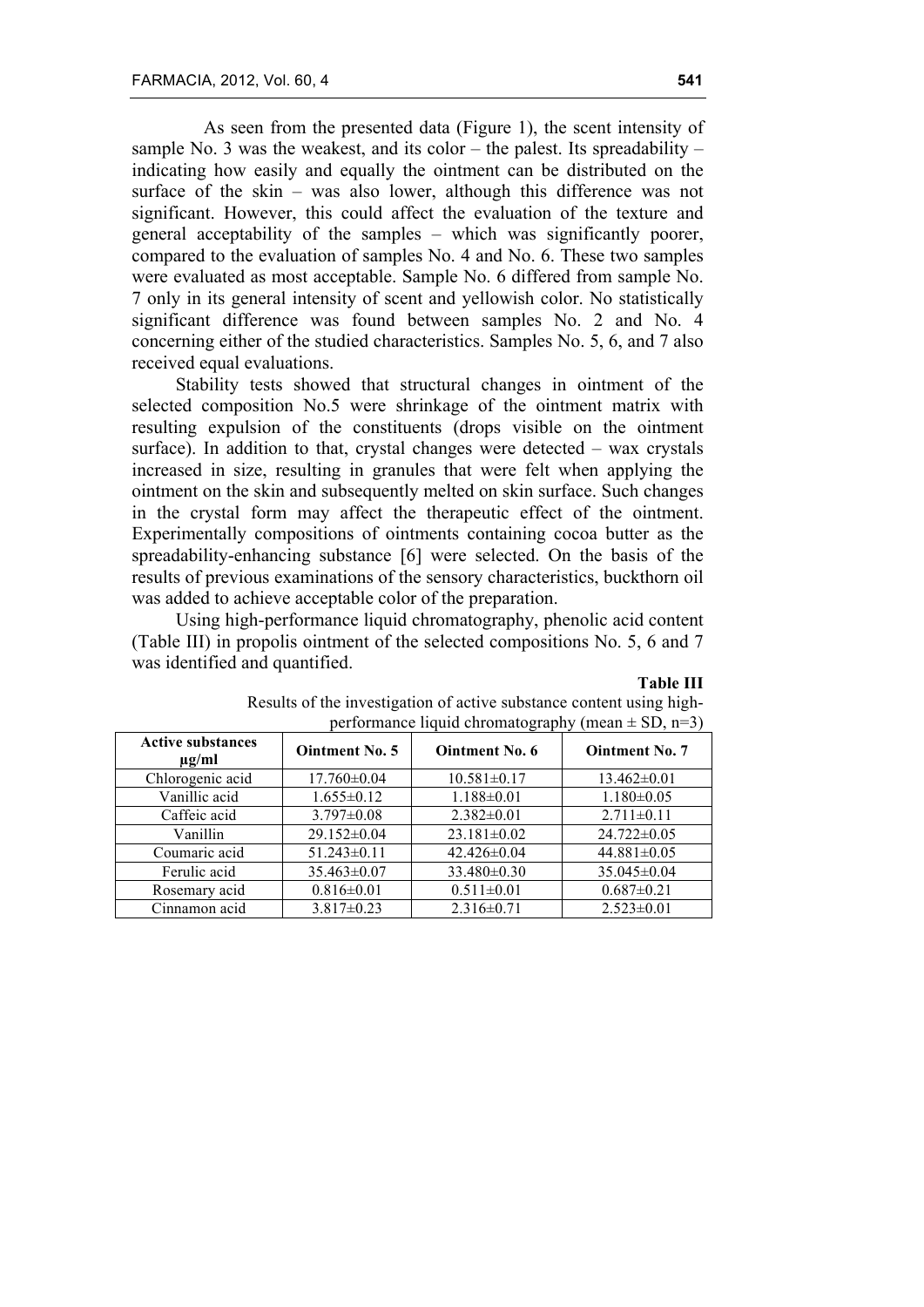The results of the study showed that the predominant phenolic acids in the preparation – like in crude propolis [14] – were ferulic acid and coumaric acid.

#### **Conclusions**

The modeled hydrophobic semisolid is a stable homogenous system with positive sensory characteristics. The base of the ointment ensures the stability of the semisolid preparations when the active component is soft propolis extract. High-performance liquid chromatography of the propolis ointment identified phenolic acids and determined their amounts, which may also be considered as one of the quality evaluation indices.

#### **References**

- 1. Bogdanov S. Beeswax: quality issues today. Bee World 2004;85(3):46-50. Available from: URL: www.ibra.org.uk
- 2. Salama HA, Ammar HO. Effect of Beeswax on the rheological characteristics of soft paraffin. Fette, Seifen, *Anstrichmittel* 2006;79(4):154-157. DOI: 10.1002/lipi.19770790405
- 3. Savickas A, Petniūnas R, Ramanauskienė K, Inkėnienė A, Pavilonis A, Kalvėnienė Z, Briedis V, Kasparavičienė G, Žilius M. The development of the semisolid propolis preparation on the basis of its antimicrobial activity and qualitative analysis. The  $12<sup>th</sup>$  International Congress Phytopharm 2008, Saint-Peterburg, Rusia.
- 4. Puodžiūnienė G, Vaičiuvėnas V, Janulis V, Steponavičius J. Prodioksino tepalo sukūrimas (Development of prodioxin ointment). *Medicina* (Kaunas) 2003; 39 (2): 177-185. http://medicina.kmu.lt/0302/0302-11l.pdf
- 5. Piechota-Urbanska M, Kolodziejska J, Zgoda MM. Viscosity of pharmacopeial multimolecular ointment vehicles and pharmaceutical availability of a model therapeutic agent. *Polim Med*. 2007;37(2):3-19.
- 6. Flynn GL. Cutaneous and Transdermal Delivery Processes and Systems of Delyvery. In: Banker GS, Rhodes ChT. Modern Pharmaceutics 4rd edition. *Informa Healthcare, USA;* 2002. 293-365.
- 7. Honary S, Chaigani M, Majidian A. The effect of particle properties on the semisolid spreadability of pharmaceutical pastes. *Indian J Pharm Sci* 2007;69:423-426. DOI: 10.4103/0250-474X.34554
- 8. Kujumgiev AT, Svetkova I., Serkedjieva Yu, Bankova V, Christov R, Popov S. Antibacterial, antifungal and antiviral activity of propolis from different geographic origin. *Journal of Ethnopharmacology* 1999;64:235–240.doi:10.1016/S0378-8741(98)00131-7
- 9. Čerkašinas G, Gendrolis A, Pavilonis A, Klimas R. Lietuvoje surinkto propolio antimikrobinis aktyvumas. (Antimicrobial activity of propolis collected in Lithuania) *Medicina* (Kaunas)1997;33:1193-1198.
- 10. Katalinic V, Radic S, Ropac D, Mulic R, Katalinic A. Antioxidative activity of propolis from Dalmatia (Croatia). *Acta Med Croatica.* 2004;58(5):373-376.
- 11. Martins RS. Effect of commercial ethanol propolis extract on the in vitro growth of Candida albicans collected from HIV-seropositive and HIV-seronegative Brazilian patients with oral *c*andidiasis. *Journal of Oral Science* 2002;4(1):41-48.
- 12. Stepanović S, Antić N, Dakić I, Švabić-Vlahović M. In vitro antimicrobial activity of propolis and synergism between propolis and antimicrobial drugs. *Microbiological Research* 2003;158(4):353-357. DOI**:** 10.1078/0944-5013-00215